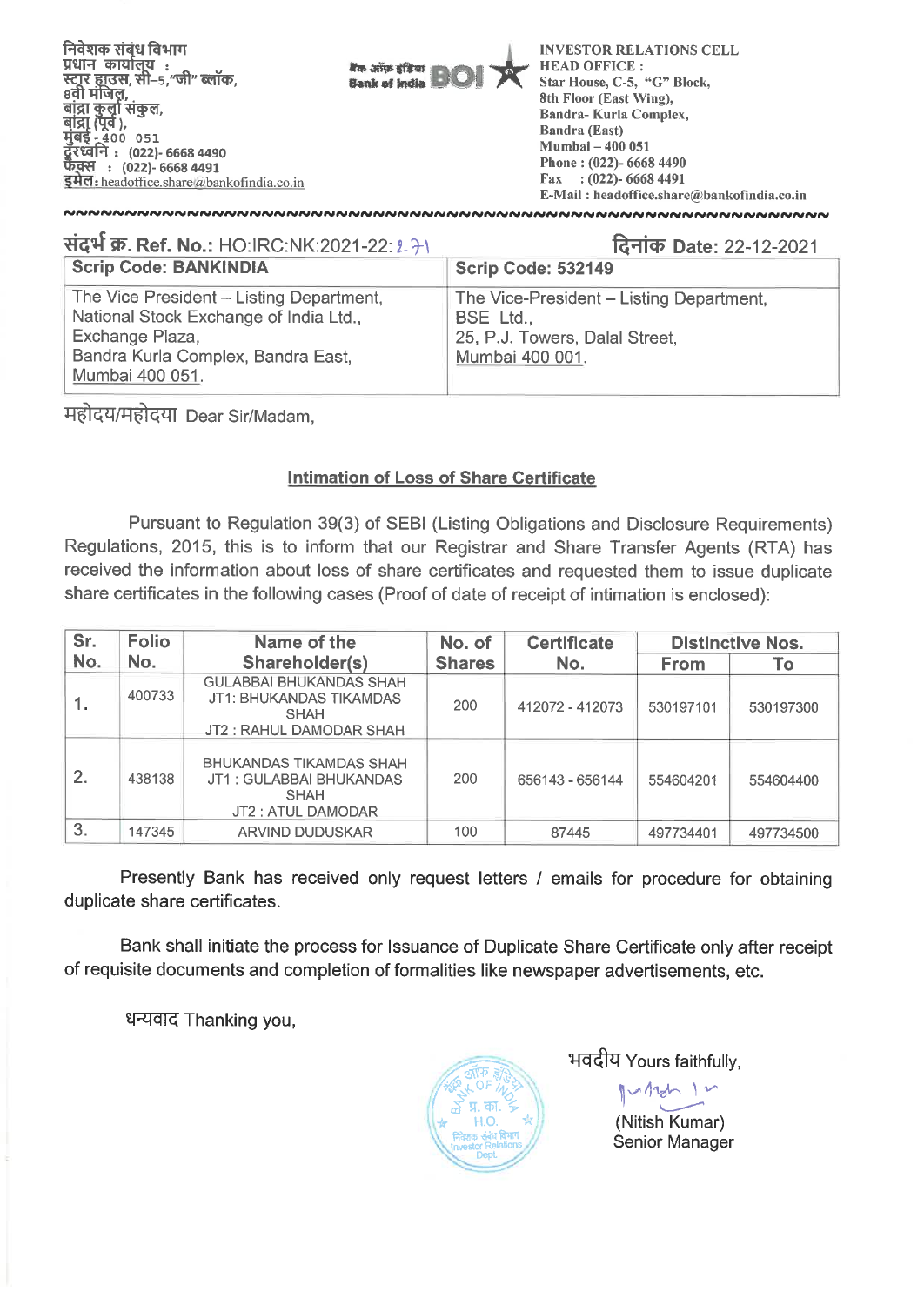#### **Investor Relations Department**

| From:               | bssduplicate@bigshareonline.com                                                |
|---------------------|--------------------------------------------------------------------------------|
| Sent:               | Tuesday, December 21, 2021 3:37 PM                                             |
| To:                 | Rajesh Venkataraj Upadhya; Investor Relations Department                       |
| Cc:                 | ganesh@bigshareonline.com; jibu@bigshareonline.com;                            |
|                     | bhagwan@bigshareonline.com; Bssduplicate@Bigshareonline.Com                    |
| Subject:            | Duplicate Share Intimations Received On: 20211221 BANK OF INDIA - EQUITY Folio |
|                     | no: 400733                                                                     |
| <b>Attachments:</b> | 555173.pdf                                                                     |

|                 |  |  | CAUTION: This email originated from a source outside Bank of India. Do not click |  |  |  |  |  |  |  |
|-----------------|--|--|----------------------------------------------------------------------------------|--|--|--|--|--|--|--|
|                 |  |  | on links or open attachments unless you recognize the sender and you know the    |  |  |  |  |  |  |  |
| content is safe |  |  |                                                                                  |  |  |  |  |  |  |  |

Dear Sir/Ma'am,

Please be informed that in terms of the provisions of the SEBI (LODR) Regulations, 2015, the Company is required to submit information regarding loss of share certificates and issue of duplicate certificates, to the stock exchange within two days of its getting information. Further, the said intimation has to be filed only through the mode of NEAPS filing for NSE and on listing.bseindia.com for BSE and not via hard copy submission.

Accordingly, we are sharing herewith the receipt of the following request for loss of share certificate of the Company by shareholders, to enable you to comply with the said regulatory requirement within the timelines prescribed.

| Client<br>Name                                    | Cert.<br>No. | Dist. No<br>From | Dist. NO.<br>To | Folio<br>No. | Quantity | Name                                               | JH <sub>1</sub>                                    | JH2                                           |
|---------------------------------------------------|--------------|------------------|-----------------|--------------|----------|----------------------------------------------------|----------------------------------------------------|-----------------------------------------------|
| <b>BANK OF</b><br><b>INDIA -</b><br><b>EQUITY</b> | 412072       | 530197101        | 530197200       | 400733       | 100      | <b>GULABBAI</b><br><b>BHUKANDAS</b><br><b>SHAH</b> | <b>BHUKANDAS</b><br><b>TIKAMDAS</b><br><b>SHAH</b> | <b>RAHUL</b><br><b>DAMODAR</b><br><b>SHAH</b> |
| <b>BANK OF</b><br>INDIA -<br><b>EQUITY</b>        | 412073       | 530197201        | 530197300       | 400733       | 100      | <b>GULABBAI</b><br><b>BHUKANDAS</b><br><b>SHAH</b> | <b>BHUKANDAS</b><br><b>TIKAMDAS</b><br><b>SHAH</b> | <b>RAHUL</b><br><b>DAMODAR</b><br><b>SHAH</b> |

Should you have any queries in respect of the aforesaid instruction kindly revert back.

Regards,

Bigshare Services Pvt. Ltd.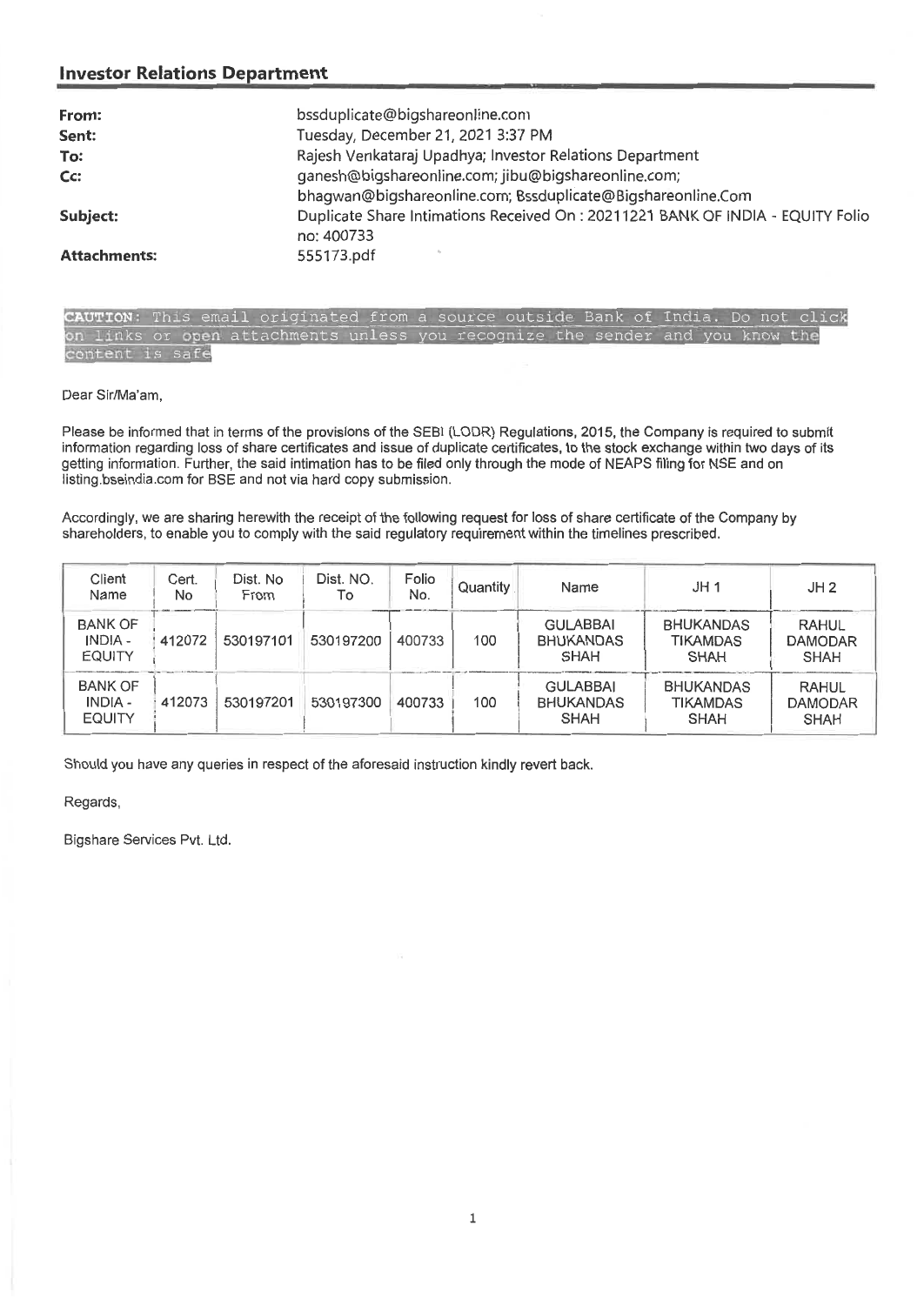## **HITEN SHAH FINANCIAL ADVISERS**

Office: AB-12 Ruturang Society, Aranyeshwar Mandir Road, Opposite City Light Bakery, Pune 411009 Tel. : (020) 24223716, E-mail: hitensoffice@gmail.com, Cell :+91 8087453652



Dear Sir / Madam.

Rahul Damodar Shah holding shares jointly with Bhukandas Tikamdas Shah & Gulabbal Bhukandas Shah under folio no- o both of First Holder Bhukandas Tikamdas Shah<br>and Second Holder Gulabhai Bhukandas Shah her Evnised, and also Lam not able to trees and Second Holder Gulabbai Bhukandas Shah has Expired. and also 1 am not able to trace original share certificate.

Please send me the procedure for duplicate cum name deletion .

My address is:-

Flat No 12 Ramkynj Apartments Ganeshkhind Road Behind Cosmos Bank ICS Colony Pune-41/1007

jani<sup>"</sup> 938/B,  $model$  color *1?-6(iNk-----Lill* 

**,44,6 4411,01.,** 

**.44 .1 --•`'esok,**  <sup>1</sup> 47 14 4°

**t** 

During the procedure if you have any query please coordinate with our financial **advisor-HITEN** SHAH on;- 8087453652

Please do the needful at earliest

Thanks & Regary

Rahul Damiddar Shah

ENCL:- Self attested Pan & Address proof of holder,

Notarised Death Certificate of Both Holders

**Services Offered: CONVERSION OF OLD PHYSICAL SHARES I MUTUAL FUNDS I IPO'S SHARE BROKING I FINANCIAL PLANNING I INSURANCE**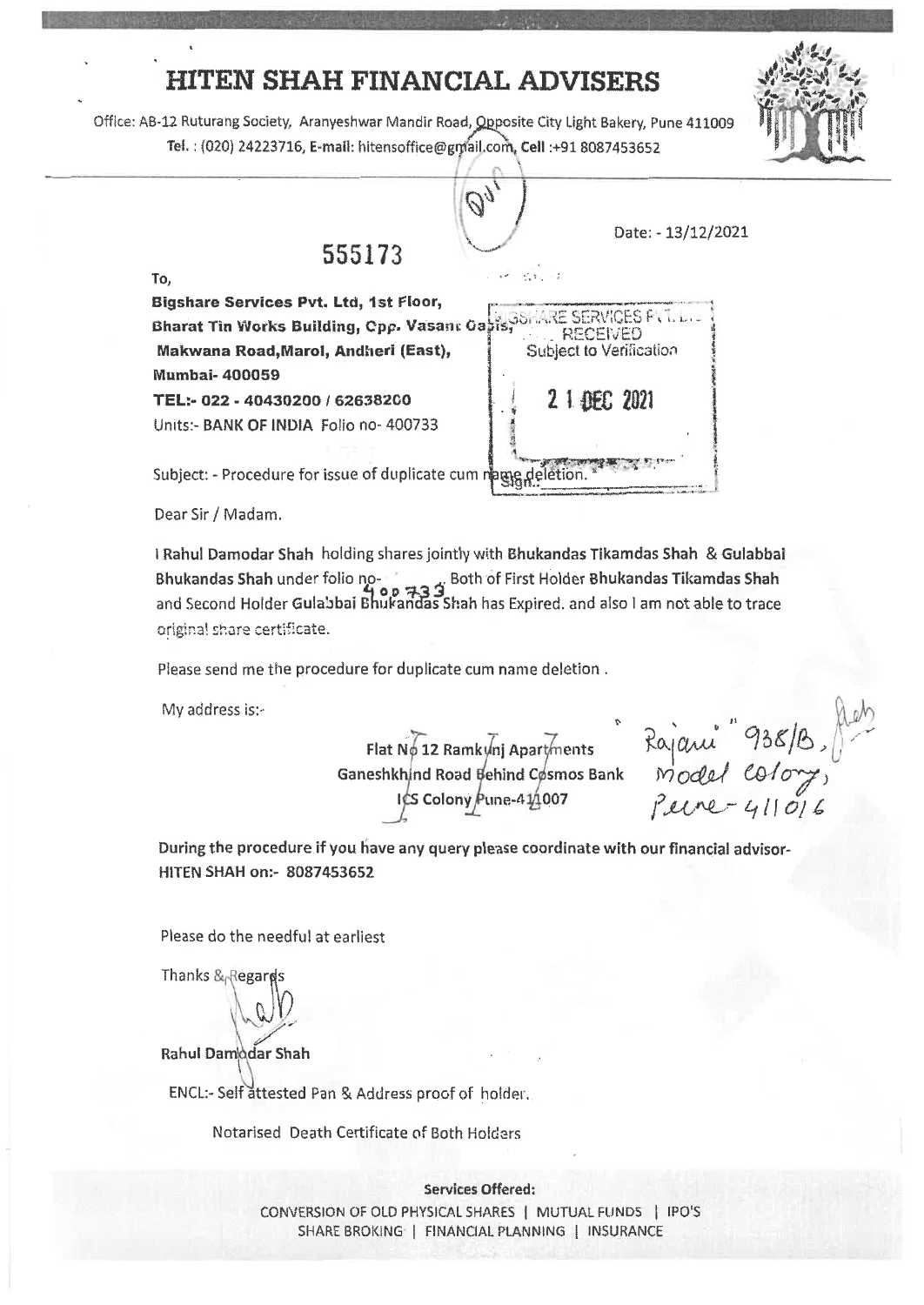#### **Investor Relations Department**

| From:               | bssduplicate@bigshareonline.com                                                 |
|---------------------|---------------------------------------------------------------------------------|
| Sent:               | Tuesday, December 21, 2021 3:39 PM                                              |
| To:                 | Rajesh Venkataraj Upadhya; Investor Relations Department                        |
| $Cc$ :              | ganesh@bigshareonline.com; jibu@bigshareonline.com;                             |
|                     | bhagwan@bigshareonline.com; Bssduplicate@Bigshareonline.Com                     |
| Subject:            | Duplicate Share Intimations Received On : 20211221 BANK OF INDIA - EQUITY Folio |
|                     | no: 438138                                                                      |
| <b>Attachments:</b> | 555174.pdf                                                                      |

CAUTION: This email originated from a source outside Bank of India. Do not click on links or open attachments unless you recognize the sender and you know the nt is safe

Dear Sir/Ma'am,

Please be informed that in terms of the provisions of the SEBI (LODR) Regulations, 2015, the Company is required to submit information regarding loss of share certificates and issue of duplicate certificates, to the stock exchange within two days of its getting information. Further, the said intimation has to be filed only through the mode of NEAPS filing for NSE and on listing.bseindia.com for BSE and not via hard copy submission.

Accordingly, we are sharing herewith the receipt of the following request for loss of share certificate of the Company by shareholders, to enable you to comply with the said regulatory requirement within the timelines prescribed.

| <b>Client Name</b>                                | Cert.<br>No | Dist. No<br><b>From</b> | Dist. NO.<br>To | Folio<br>No. | Quantity | Name                                     | JH <sub>1</sub>                                    | JH2                           |
|---------------------------------------------------|-------------|-------------------------|-----------------|--------------|----------|------------------------------------------|----------------------------------------------------|-------------------------------|
| <b>BANK OF</b><br><b>INDIA -</b><br><b>EQUITY</b> | 656143      | 554604201               | 554604300       | 438138       | 100      | <b>BHUKANDAS</b><br><b>TIKAMDAS SHAH</b> | <b>GULABBAI</b><br><b>BHUKANDAS</b><br><b>SHAH</b> | <b>ATUL</b><br><b>DAMODAR</b> |
| <b>BANK OF</b><br>INDIA -<br><b>EQUITY</b>        | 656144      | 554604301               | 554604400       | 438138       | 100      | <b>BHUKANDAS</b><br><b>TIKAMDAS SHAH</b> | <b>GULABBAI</b><br><b>BHUKANDAS</b><br><b>SHAH</b> | <b>ATUL</b><br><b>DAMODAR</b> |

Should you have any queries in respect of the aforesaid instruction kindly revert back.

Regards,

Bigshare Services Pvt. Ltd.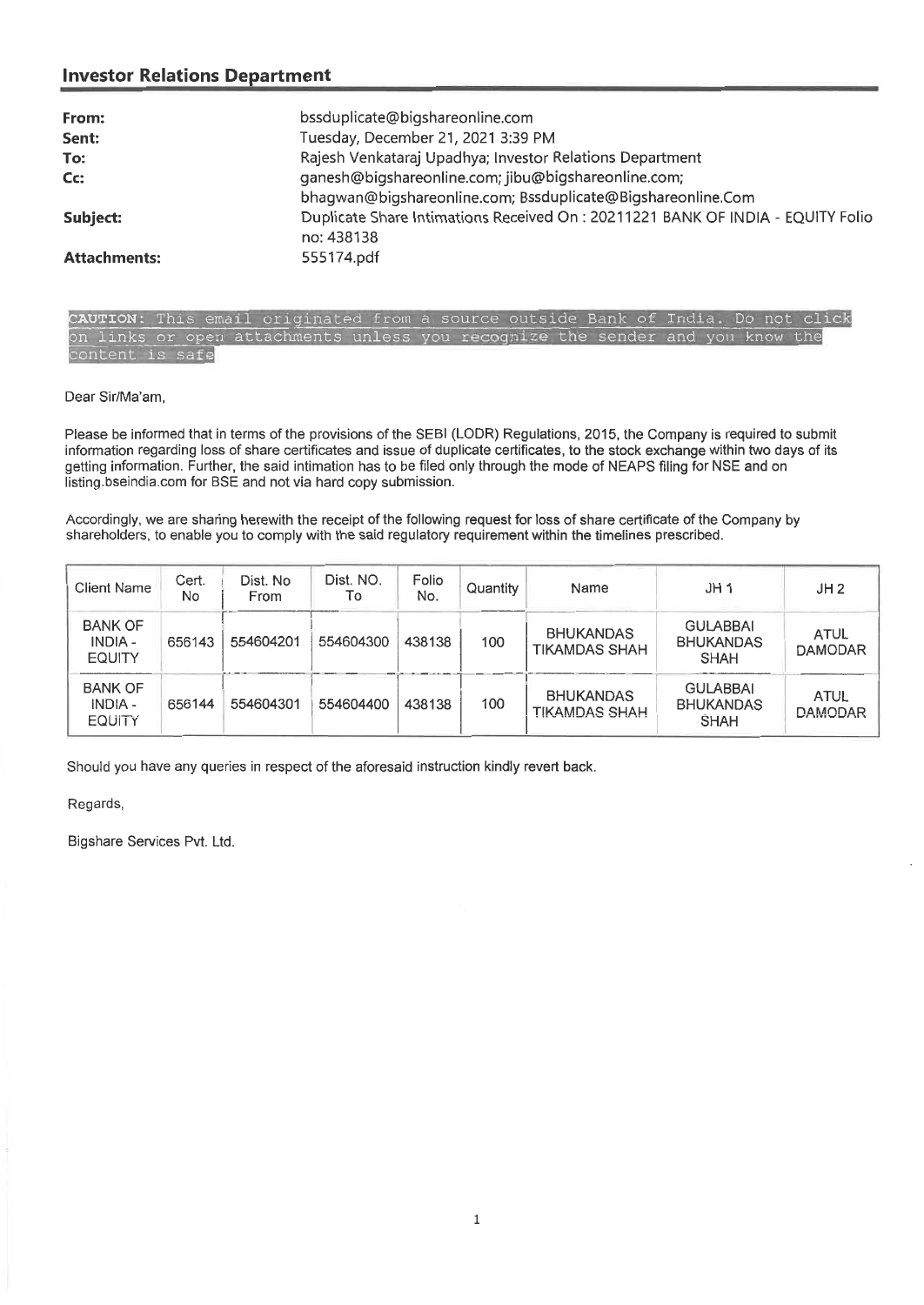# **HITEN SHAH FINANCIAL ADVISERS**

Office: AB-12 Ruturang Society, Aranyeshwar Mandir Road, Opposite City Light Bakery, Pune 411009 Tel.: (020) 24223716, **E-mail:** hitensoffice@gmail.com, **Cell** :+91 8087453652

Date: - 13/12/2021

To, **Bigshare Services Pvt. Ltd, 1st Floor, Bharat Tin Works Building, Opp. Vasant Oasis,** 555174 **Makwana Road,Marol, Andheri (East), Mumbai- 400059 TEL:- 022 - 40430200 162638200**  Units:- **BANK OF INDIA** Folio no- 438138 *BIGSHARE SERVICES PVT. LTD* **RECEIVED** Subject to Verification 2 DEC 2021 Subject: - Procedure for issue of duplicate cum hame deletion: with  $\mathcal{X}$ Dear Sir / Madam. Sign.:

**<sup>I</sup>**Atul Damodar Shah holding shares jointly with Bhukandas Tikamdas Shah & Gulabbai Bhukandas Shah under folio no- 438138,. Both of First Holder Bhukandas Tikamdas Shah and Second Holder Gulabbai Bhukandas Shah has Expired. and also I am not able to trace original share certificate.

Please send me the procedure for duplicate cum name deletion.

My address is:-

Flat No 12 Ramkunj Apartments Ganeshkhind **Road** Behind Cosmos Bank ICS Colony Pune-411007

During the procedure if you have any query please coordinate with our financial advisor-HITEN SHAH on:- 8087453652

Please do the needful at earliest

Thanks & Regards Atul Damodar Sha

ENCL:- Self attested Pan & Address proof of holder. Notarised Death Certificate of Both Holders

> **Services Offered:**  CONVERSION OF OLD PHYSICAL SHARES | MUTUAL FUNDS | IPO'S SHARE BROKING | FINANCIAL PLANNING | INSURANCE

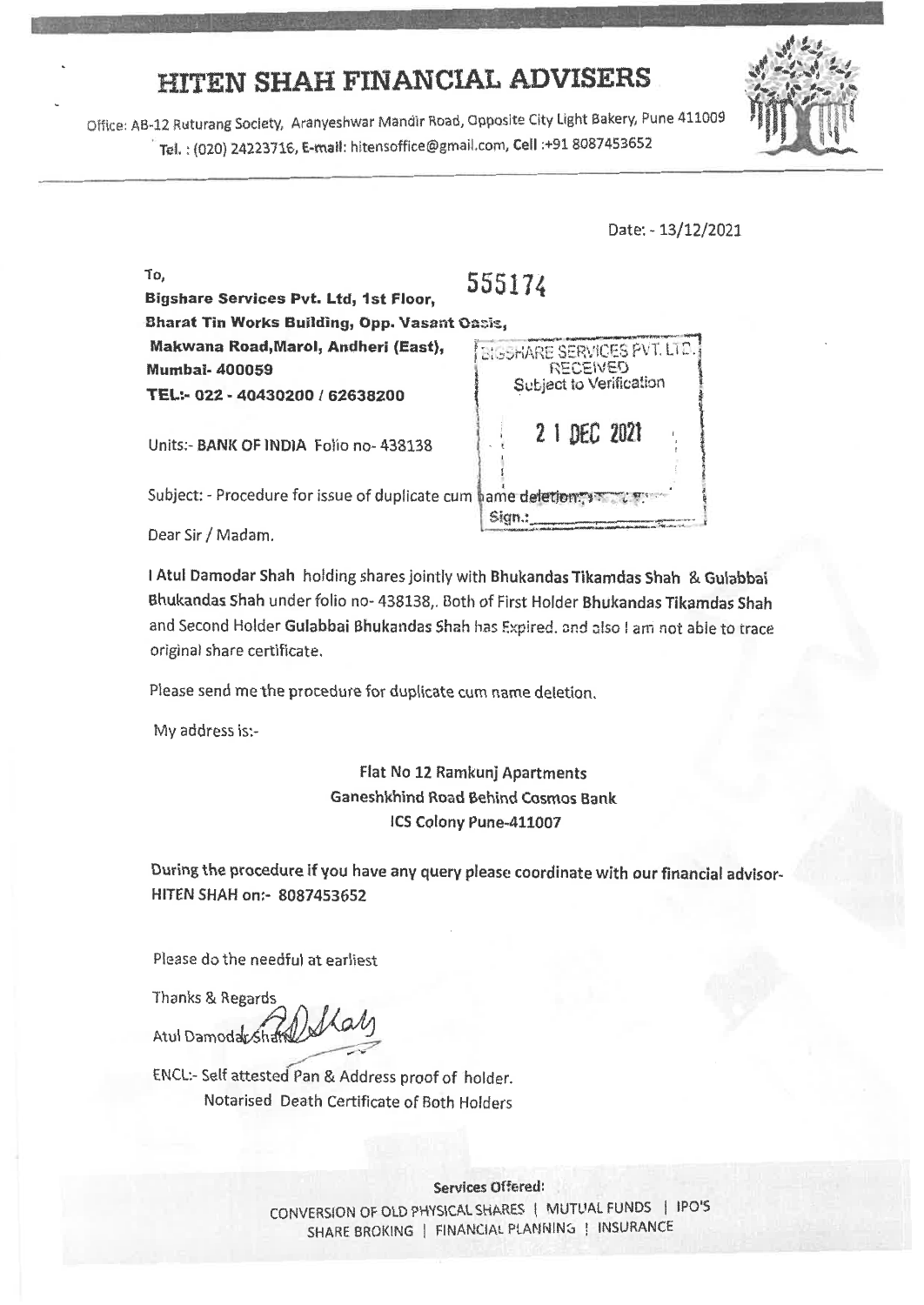#### **Investor Relations Department**

| From:               | bssduplicate@bigshareonline.com                                                 |
|---------------------|---------------------------------------------------------------------------------|
| Sent:               | Tuesday, December 21, 2021 3:57 PM                                              |
| To:                 | Rajesh Venkataraj Upadhya; Investor Relations Department                        |
| C <sub>C</sub>      | ganesh@bigshareonline.com; jibu@bigshareonline.com;                             |
|                     | bhagwan@bigshareonline.com; Bssduplicate@Bigshareonline.Com                     |
| Subject:            | Duplicate Share Intimations Received On : 20211221 BANK OF INDIA - EQUITY Folio |
|                     | no: 147345                                                                      |
| <b>Attachments:</b> | 555185.pdf                                                                      |

CAUTION: This email originated from a source outside Bank of India. Do not click links or open attachments unless you recognize the sender and you know the ent is safe

Dear Sir/Ma'am,

Please be informed that in terms of the provisions of the SEBI (LODR) Regulations, 2015, the Company is required to submit information regarding loss of share certificates and issue of duplicate certificates, to the stock exchange within two days of its getting information. Further, the said intimation has to be filed only through the mode of NEAPS filing for NSE and on listing.bseindia.com for BSE and not via hard copy submission.

Accordingly, we are sharing herewith the receipt of the following request for loss of share certificate of the Company by shareholders, to enable you to comply with the said regulatory requirement within the timelines prescribed.

| Client Name            | Cert. No I | UDist. No From │ Dist. NO. To │ Folio No. │ |           |        | l Quantitv | Name              | JH2 |
|------------------------|------------|---------------------------------------------|-----------|--------|------------|-------------------|-----|
| BANK OF INDIA - EQUITY | 87445      | 497734401                                   | 497734500 | 147345 | 100        | ' ARVIND DUDUSKAR |     |

Should you have any queries in respect of the aforesaid instruction kindly revert back.

Regards,

Bigshare Services Pvt. Ltd.